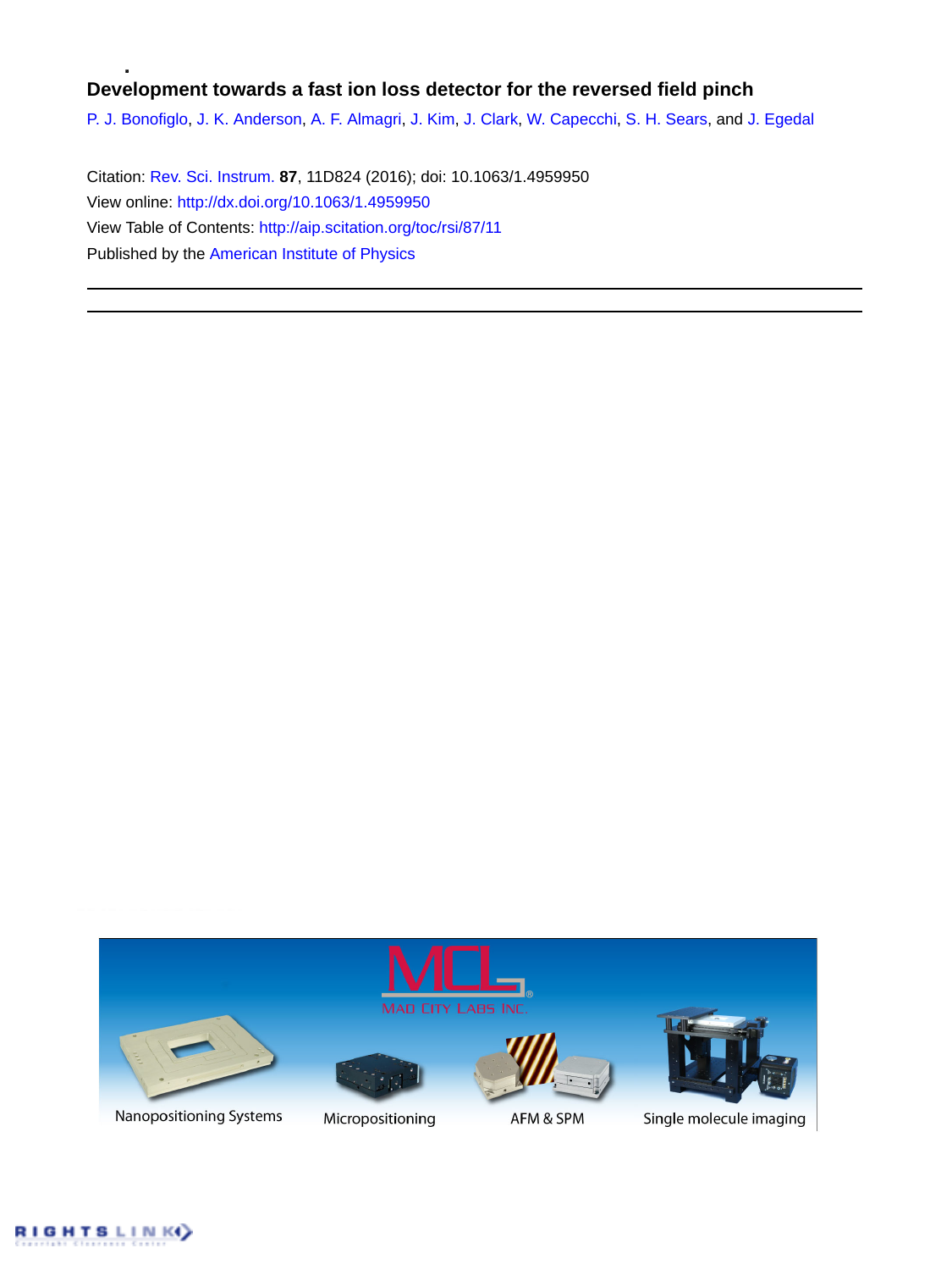

# **[Development towards a fast ion loss detector for the reversed field pinch](http://dx.doi.org/10.1063/1.4959950)**

P. J. Bonofiglo,<sup>1[,a\)](#page-1-0)</sup> J. K. Anderson,<sup>1</sup> A. F. Almagri,<sup>1</sup> J. Kim,<sup>1</sup> J. Clark,<sup>2</sup> W. Capecchi,<sup>1</sup> S. H. Sears,<sup>1</sup> and J. Egedal<sup>1</sup> <sup>1</sup>*University of Wisconsin-Madison, Madison, Wisconsin 53706, USA* <sup>2</sup>*Florida Agricultural and Mechanical University, Tallahassee, Florida 32307, USA*

(Presented 7 June 2016; received 5 June 2016; accepted 3 July 2016; published online 18 August 2016)

A fast ion loss detector has been constructed and implemented on the Madison Symmetric Torus (MST) to investigate energetic ion losses and transport due to energetic particle and MHD instabilities. The detector discriminates particle orbits solely on pitch and consists of two thin-foil, particle collecting plates that are symmetric with respect to the device aperture. One plate collects fast ion signal, while the second aids in the minimization of background and noise effects. Initial measurements are reported along with suggestions for the next design phase of the detector. *Published by AIP Publishing.* [\[http:](http://dx.doi.org/10.1063/1.4959950)//[dx.doi.org](http://dx.doi.org/10.1063/1.4959950)/[10.1063](http://dx.doi.org/10.1063/1.4959950)/[1.4959950\]](http://dx.doi.org/10.1063/1.4959950)

# **I. INTRODUCTION**

Understanding the confinement and transport of energetic particles is critical in a burning plasma. Fast ions are ubiquitous in fusion research through neutral beam injection, RF heating, and fusion products. Along with MHD activity, large populations of fast ions can subsequently drive instabilities and reduce heating efficiency, degrade confinement, and damage wall components. A full understanding of fast ion confinement and transport, however, is yet to be achieved.<sup>[1](#page-3-0)</sup> Fast ion loss detectors (FILDs) aid in our understanding of confinement and transport by providing direct measurements of lost particles. Combining FILD signals with other diagnostic measurements, such as magnetic mode structure or density and temperature fluctuations, provides a powerful tool to examine transport processes.

The reversed field pinch (RFP) provides a unique environment to study fast ion confinement and transport. The RFP's large magnetic shear and high fast ion beta present a distinct regime from that of tokamaks or stellarators. While FILDs have been designed and implemented on various magnetic confinement devices, $2^{-6}$  $2^{-6}$  a FILD has yet to be constructed that caters to the RFP. The magnetic topology of the RFP establishes  $E \times B$ ,  $\nabla B$ , and curvature drifts along flux surfaces, and the loss region for fast ions in phase space is remarkably small. In addition, the RFP has a very small vacuum region (∼1 cm) between the last closed flux surface and the conducting shell.

 $MST (R<sub>0</sub> = 1.5 m, a = 0.5 m)$  produces RFP plasmas with  $I_p = 200-600$  kA,  $|B| = 0.2-0.5$  T, and  $T_e(0) = 200-300$  eV that may be heated with 1 MW of neutral beam injection in addition to the dominant ohmic heating. The neutral beam is injected tangentially and produces core-localized, 25 keV hydrogen or deuterium ions. In recent years, MST has been a testbed for energetic particle physics for the RFP. Indeed,

neutral particle analysis and measured fusion neutron flux indicate enhanced fast ion transport in the plasma core at the RFP's transition to a 3D state and with beam-driven, bursting magnetic modes.<sup>[7](#page-3-3)[–9](#page-3-4)</sup> By including a FILD in our diagnostic suite, we wish to gain further insight into these events.

This paper will discuss the design of a high-pitch FILD for a RFP in Section [II](#page-1-1) and present the initial measurements and findings of the device in Section [III.](#page-2-0) The paper will conclude with remarks on improving the detector design and point to future experimental goals.

### <span id="page-1-1"></span>**II. FILD DESIGN**

While other magnetic confinement devices employ wall mounted FILD designs, $3-6$  $3-6$  the distance from the wall of MST to the last closed flux surface is ∼1 cm. Therefore, to minimize plasma perturbation, a compact, probe-like design capable of being inserted through one of MST's standard 40 mm portholes was utilized. The probe is fully retractable and is capable of being rotated a full 360◦ . It is toroidally displaced 180° from the neutral beam so as to not be sensitive to prompt losses.

The FILD is a Faraday cup type design capable of measuring high-pitch  $(v_{\parallel}/v)$  fast ions in MST. It consists of two 5  $\mu$ m thick Ni foils that act as current collectors for the 25 keV NBI ions. The FILD is inserted ∼3–4 cm past the wall, so only ions at the "top" of their helical trajectory heading "down" may pass through the 3 mm circular aperture and be captured. The aperture size, depth, and plate locations are such that only particles with a pitch of 0.8–0.95 are collected. Figure [1](#page-2-1) gives a representation of how the FILD functions.

A 4th order Runge-Kutta numerical model that replicated the 25 keV NBI hydrogen ion orbits aided in the design of the FILD. The magnetic field used was 0.2 T, which is comparable to the edge magnetic field in MST. The foils are housed in a cylindrical probe end that is composed of a grounded aluminum shell to eliminate electrostatic coupling to the plasma and a boron-nitride shielding to provide thermal protection.

Note: Contributed paper, published as part of the Proceedings of the 21st Topical Conference on High-Temperature Plasma Diagnostics, Madison, Wisconsin, USA, June 2016.

<span id="page-1-0"></span><sup>&</sup>lt;sup>a)</sup>Electronic mail: bonofiglo@wisc.edu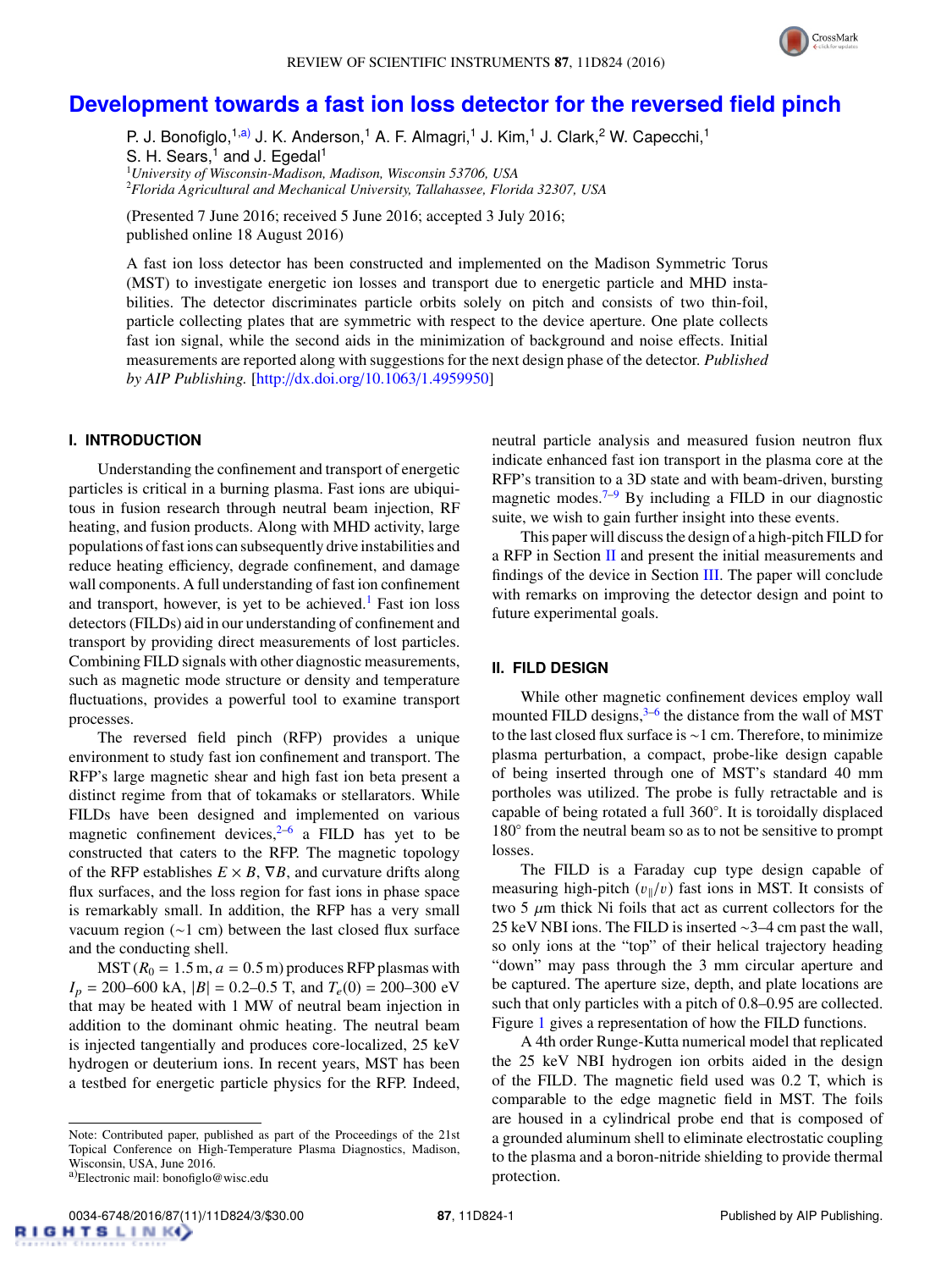<span id="page-2-1"></span>

FIG. 1. Representative schematic of the high-pitch FILD. (a) Poloidal crosscut view of the FILD through a MST porthole and an arbitrary fast ion orbit. (b) Top view along the axis of the FILD showing a rejected low-pitch orbit, an accepted high-pitch orbit, and the symmetrical plate design.

One of the plates is removed from possible ion orbits by its position within the probe in order to collect any background signal present. A substantial background signal, larger than the expected fast ion loss current, is measured. (See Section [III\)](#page-2-0) Several possible contributors to the background are electron collection due to parallel motion along fluctuating field lines, photoelectric effect, and/or secondary electrons. Of note, we assume the background pollutes both plates equally.

Multiple observations of well-confined fast ions in  $MST^{10}$  $MST^{10}$  $MST^{10}$ lead us to expect a small lost ion signal. To maximize our lost fast ion signal, the signal from the background plate is subtracted from the collected ion signal via a differential amplifier. The differential transimpedance amplifier has a  $10<sup>6</sup>$ gain and 250 kHz cutoff frequency.

## <span id="page-2-0"></span>**III. INITIAL RESULTS AND ANALYSIS**

An angular scan of the FILD probe was first performed to find its optimal operating point. The goal of the scan was to find the location where both collecting plates measured the same signal in a plasma without NBI. Therefore, when **HTSLINK** 

<span id="page-2-2"></span>

FIG. 2. Rotational scan of the FILD probe as a function of angle from the poloidal cross-section. The dashed vertical lines denote the equilibrium magnetic field line pitch at the wall. (a)  $F = 0$  plasma. (b)  $F = -0.2$  plasma.

the measurement was repeated with NBI, only the lost fast ion signal should be recorded when used with the differential amplifier. This calibration was performed in 250 kA plasmas with reversal parameters  $F = 0$  and  $F = -0.2$ , where *F* =  $\frac{B_{\phi}(a)}{B_{\phi}(b)}$  $\frac{\partial \phi(u)}{\partial \phi}$ . The results are shown in Figure [2.](#page-2-2)<br>In diagnosing the background signal t

In diagnosing the background signal, the collection electronics were modified to use single-channel transimpedance amplifiers for each plate instead of a single differential amplifier. As shown in Figure [2,](#page-2-2) the recorded signals have a strong dependence on the FILD's orientation with respect to the magnetic field. Notably, the two plates have equal signal when the aperture is aligned with the edge magnetic field pitch, given by  $\frac{B_{\phi}(a)}{B_{\phi}(a)}$  $\frac{B_{\phi}(a)}{B_{\theta}(a)}$ . While a complete understanding of all helphackeround signal remains elusive these components of the background signal remains elusive, these measurements confirm a symmetrical (but not maximum) effect on the probe plates when aligned with *B*.

Collected electrons appear to dominate the background signal based on this observation. The FILD has an aperture size of 3 mm, allowing electrons tightly tied to the field lines (gyroradius < 1 mm) to enter. Resistive tearing modes and porthole field error, however, result in an edge magnetic field and electron response that is not well known. The negative voltage measured provides further indication of detected electrons as well.